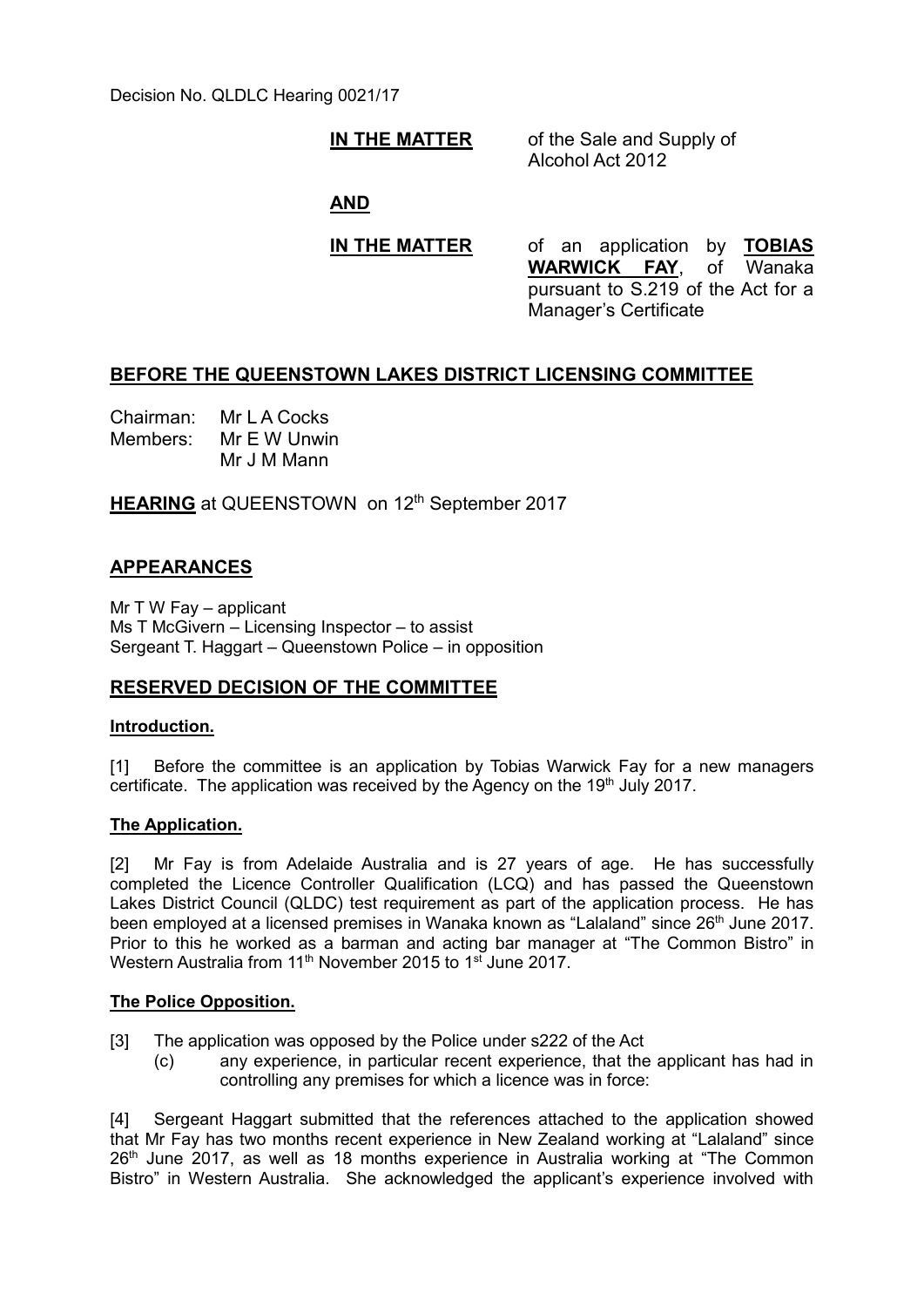alcohol sale and supply in Australia but contended this is not under the Sale and Supply of Alcohol Act 2012 in New Zealand.

[5] Sergeant Haggart advised that "Lalaland" is a small popular bar located in the Wanaka CBD which has had some issues in the past that the Police have had to deal with. She emphasised that the Police would expect any person applying for a managers certificate in a local bar to have the minimum six months experience generally required, and backed this up by referring to previous decisions made by the Authority.

[6] When asked about her view on the relevance of experience in Australia, considering our similar cultures, Sergeant Haggart commented that consistency in the law is different but experience assessing intoxication, ages and other alcohol related regulations would be much the same. She added that the similarities in alcohol management between Australia and New Zealand does not apply to all countries.

## **The Licensing Inspector.**

[7] The Inspector submitted that the applicant's suitability and knowledge of the Act was not in question. She advised us the applicant has no known criminal convictions and has successfully completed the LCQ and verbal test required by the QLDC.

[8] With regard to the applicant not having six months New Zealand experience which is the basis for the police opposition, the Inspector reminded us that six months experience in New Zealand has been used as a guide but legislation does not stipulate this is a requirement. She also suggested that lack of experience in the conduct of licensed premises is not necessarily fatal to an application and referred us to Re Johnston LLA 722/96, 23 April 1996 where the former Authority said at [1]:

*"Although neither of the applicants has previous experience or training in the hospitality industry they are both industrious and demonstrated to us that they know where to turn for appropriate skills and advice."*

[9] In this case however, the Inspector acknowledged the applicant's time working in the hospitality industry in Australia since 2008 and that he had obtained his RSA certificate (LCQ equivalent in Australia) in 2014. She therefore considered he had demonstrated enough knowledge and experience to be granted a managers certificate.

## **The Applicant.**

[10] Mr Fay outlined in detail to us his work experience in the hospitality industry and specifically in the supply of alcohol which started at the "Cable Beach Club Resort" in Broome in 2008. He told us he went on from there to work in a variety of licensed premises in different parts of Australia before moving to New Zealand for a fresh start. He advised us that the Australian equivalent of the LCQ is the National Responsible Service of Alcohol (RSA) Certificate which he attained. Based on his nine years hospitality experience, training and qualifications, Mr Fay submitted that he considered he is most certainly experienced enough to gain the managers certificate.

[11] In response to questions Mr Fay told us he had been to New Zealand twice before but this time he plans to stay for the foreseeable future. He described the "Lalaland" operation in some detail including being used as a temporary manager at least twice a week. The issues are the same he has encountered in other bars and he conveyed confidence in dealing with these issues. He suggested the alcohol rules are stricter in Western Australia, especially in relation to intoxication. With regard to the similarities of drinking culture in Australia and New Zealand, he considered them to be much the same and the problems such as binge drinking are the same.